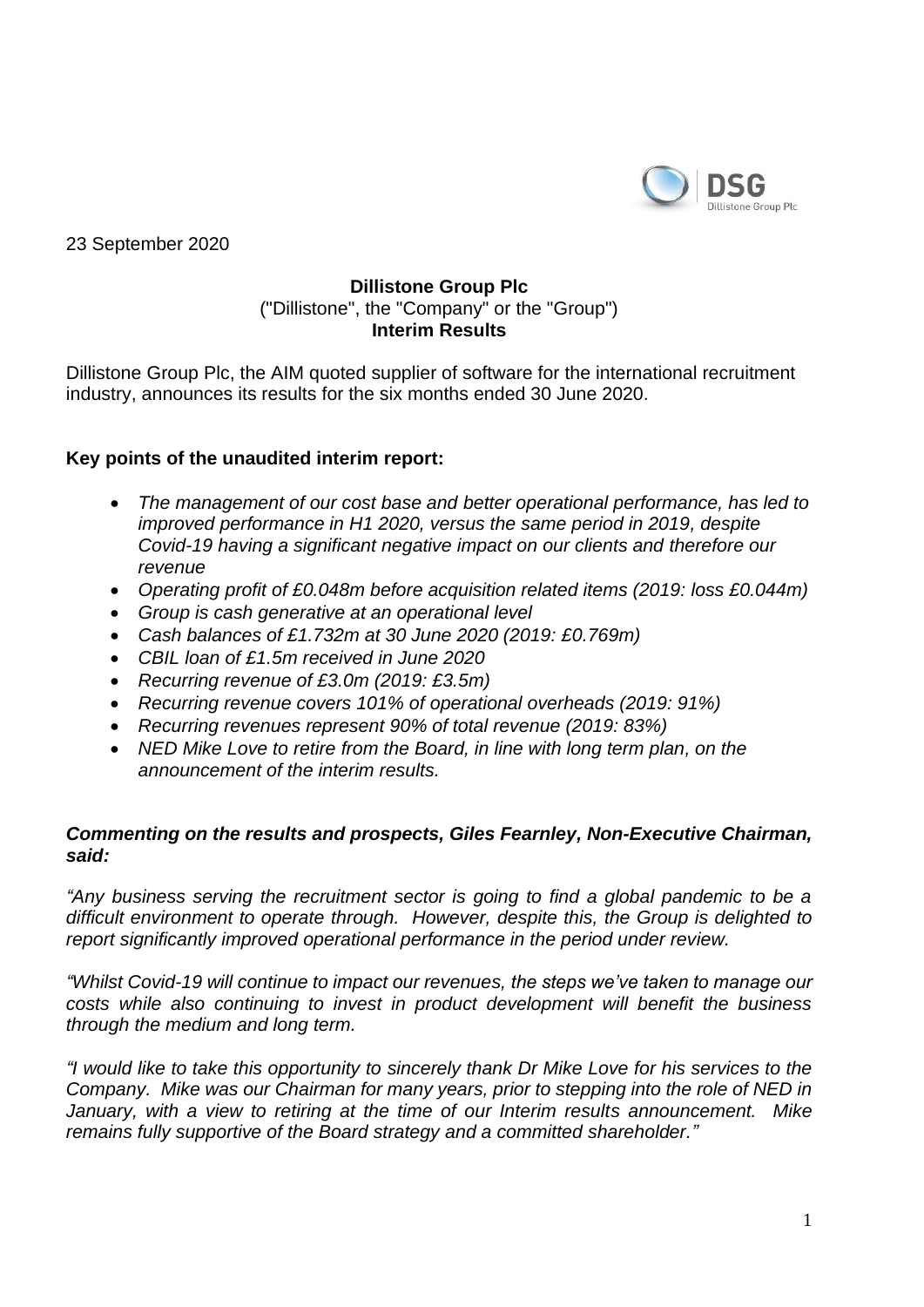| <b>Enquiries:</b><br><b>Dillistone Group Plc</b> |                                         | Via Walbrook PR |
|--------------------------------------------------|-----------------------------------------|-----------------|
| <b>Jason Starr</b>                               | <b>Chief Executive</b>                  |                 |
| Julie Pomeroy                                    | <b>Finance Director</b>                 |                 |
| <b>WH Ireland Limited (Nominated adviser)</b>    |                                         |                 |
| <b>Chris Fielding</b>                            | Managing Director,<br>Corporate Finance | 020 7220 1650   |
| <b>Walbrook PR</b>                               |                                         |                 |

Tom Cooper / Nick Rome 020 7933 8780

## dillistone@walbrookpr.com

## **Notes to Editors:**

Dillistone Group Plc is a leader in the supply and support of software and services to the recruitment industry. Dillistone operates through the Ikiru People brand.

The Group develops, markets and supports the FileFinder, Infinity, Midoffice, ISV and GatedTalent products.

Dillistone was admitted to AIM, a market operated by the London Stock Exchange plc, in June 2006. The Group employs around 100 people globally with offices in Basingstoke, Southampton, New Jersey and Sydney.

Recruitment Software: [https://www.voyagersoftware.com/recruitment-software-blog/best](https://urldefense.proofpoint.com/v2/url?u=https-3A__www.voyagersoftware.com_recruitment-2Dsoftware-2Dblog_best-2Drecruitment-2Dsoftware-2Dagencies_&d=DwMFaQ&c=euGZstcaTDllvimEN8b7jXrwqOf-v5A_CdpgnVfiiMM&r=UaF0oZ9xua3bxt7-qBJmFyWg40beWH-V2feCCnwE-TE&m=fs8hRYbFiGxsDS8NcXzm3WLLfcectQ8xaxXgB42Ih0I&s=qWu6xe_SvDGZ38jXqFcJ4FTW0NC1p6EnDGdVX8wWMhI&e=)[recruitment-software-agencies/](https://urldefense.proofpoint.com/v2/url?u=https-3A__www.voyagersoftware.com_recruitment-2Dsoftware-2Dblog_best-2Drecruitment-2Dsoftware-2Dagencies_&d=DwMFaQ&c=euGZstcaTDllvimEN8b7jXrwqOf-v5A_CdpgnVfiiMM&r=UaF0oZ9xua3bxt7-qBJmFyWg40beWH-V2feCCnwE-TE&m=fs8hRYbFiGxsDS8NcXzm3WLLfcectQ8xaxXgB42Ih0I&s=qWu6xe_SvDGZ38jXqFcJ4FTW0NC1p6EnDGdVX8wWMhI&e=)

Temporary Recruitment Software: [https://www.voyagersoftware.com/temporary](https://urldefense.proofpoint.com/v2/url?u=https-3A__www.voyagersoftware.com_temporary-2Drecruitment-2Dagency-2Dsoftware_&d=DwMFaQ&c=euGZstcaTDllvimEN8b7jXrwqOf-v5A_CdpgnVfiiMM&r=UaF0oZ9xua3bxt7-qBJmFyWg40beWH-V2feCCnwE-TE&m=fs8hRYbFiGxsDS8NcXzm3WLLfcectQ8xaxXgB42Ih0I&s=MfHLxPvo4wFhY6IBx0iuGGeUYiT2fFmrWYImPqCOrQ8&e=)[recruitment-agency-software/](https://urldefense.proofpoint.com/v2/url?u=https-3A__www.voyagersoftware.com_temporary-2Drecruitment-2Dagency-2Dsoftware_&d=DwMFaQ&c=euGZstcaTDllvimEN8b7jXrwqOf-v5A_CdpgnVfiiMM&r=UaF0oZ9xua3bxt7-qBJmFyWg40beWH-V2feCCnwE-TE&m=fs8hRYbFiGxsDS8NcXzm3WLLfcectQ8xaxXgB42Ih0I&s=MfHLxPvo4wFhY6IBx0iuGGeUYiT2fFmrWYImPqCOrQ8&e=)

ISV Skills Testing: [https://www.isv.online](https://urldefense.proofpoint.com/v2/url?u=https-3A__www.isv.online&d=DwMFaQ&c=euGZstcaTDllvimEN8b7jXrwqOf-v5A_CdpgnVfiiMM&r=UaF0oZ9xua3bxt7-qBJmFyWg40beWH-V2feCCnwE-TE&m=fs8hRYbFiGxsDS8NcXzm3WLLfcectQ8xaxXgB42Ih0I&s=DswlLB47OEJiosZ4M6g403LYfIq6mCAEyZBe4chab2Q&e=)

GatedTalent: [https://www.talentis.global](https://urldefense.proofpoint.com/v2/url?u=https-3A__www.talentis.global&d=DwMFaQ&c=euGZstcaTDllvimEN8b7jXrwqOf-v5A_CdpgnVfiiMM&r=UaF0oZ9xua3bxt7-qBJmFyWg40beWH-V2feCCnwE-TE&m=fs8hRYbFiGxsDS8NcXzm3WLLfcectQ8xaxXgB42Ih0I&s=Knjsj1lG6gDR1YK0jX3EXKMTgQ-p6RN1fgj644FaF-s&e=)

FileFinder: [https://www.dillistone.com](https://www.dillistone.com/)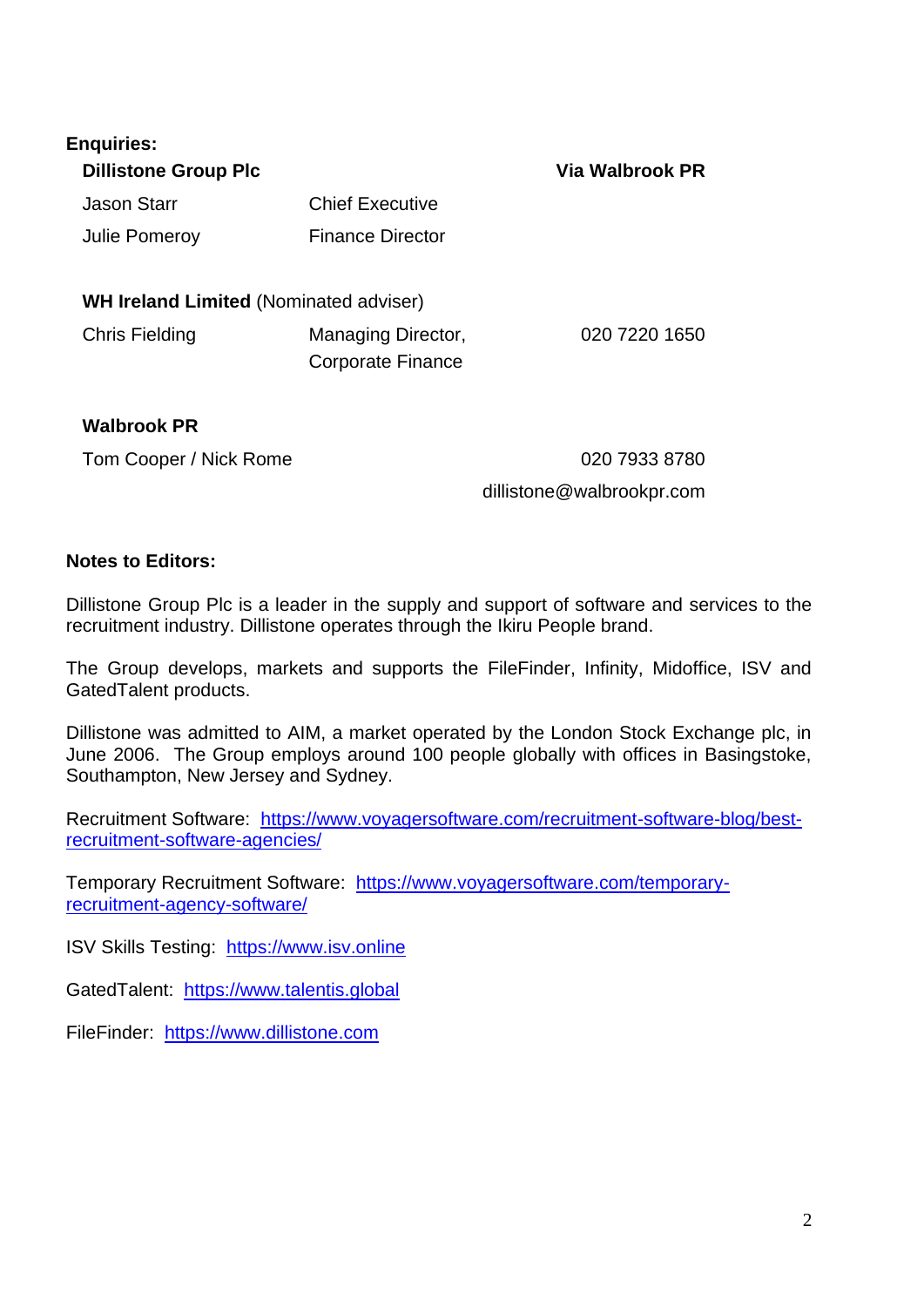# *Chairman's Statement*

2020 started well for the Group with our early months delivering results ahead of internal expectations. The Covid-19 pandemic has obviously had a significant impact on our clients (predominantly recruitment companies) and therefore our business.

Nevertheless, I am able to report a significantly improved set of results following the steps taken in 2019 to reorganise the business and the decisive action by management in the early days of the pandemic.

The business has returned to profit (before acquisition related items) and has put in place a cost base that reflects current revenues. The streamlined operating structure has allowed us to do this without negatively impacting on our service levels. Indeed, our Trustpilot scores since January 1<sup>st</sup> have seen us achieve an excellent rating with 4.5 stars out of a maximum  $of 5$ 

Government support clearly played a part in our H1 results and, with this expecting to be ending, we have now taken further steps to minimise our cost base. This will lead to some reorganisation costs being reported in H2.

Following the 2019 reorganisation, the previous divisional structure has been amalgamated under one trading name, Ikiru People, and therefore divisional results will no longer be reported.

# *Financial Performance*

Revenue in the six months ended 30 June 2020 amounted to £3.359m, down £0.824m (20%) (2019: £4.183m) due to Covid-19 and loss of clients and / or reductions in users, coupled with the withdrawal of a product in December 2019. Recurring revenues decreased by 13% to £3.029m over the comparable period last year (2019: £3.469m) and represented 90% of total revenues (2019: 83%). Non-recurring revenues were down at £0.290m (2019: £0.549m).

Cost of sales reduced to £0.328m (2019: £0.419m). Excluding amortisation and depreciation, administration expenses reduced by £0.774m to £2.305m (2019: £3.079m) in part reflecting the 2019 reorganisation and in part the impact of Covid-19. Such administration expenses are covered 131% by recurring revenue (2019: 113%). Excluding acquisition related items, depreciation and amortisation decreased by 7% to £0.678m (2019: £0.729m). Including such operational amortisation in administrative costs they are covered 101% by recurring revenue (2019: 91%).

Administrative costs also include £0.106m (2019: £0.198m) relating to the amortisation of acquisition intangibles. In 2019, administration costs also included reorganisation costs of £0.115m (2020: £nil). The loss for the period before taxation reduced to £0.110m (2019: loss £0.397m). The Group generated a profit after tax and before acquisition related costs of £0.019m. The loss for the period was £(0.088m) (2019: £(0.320m)).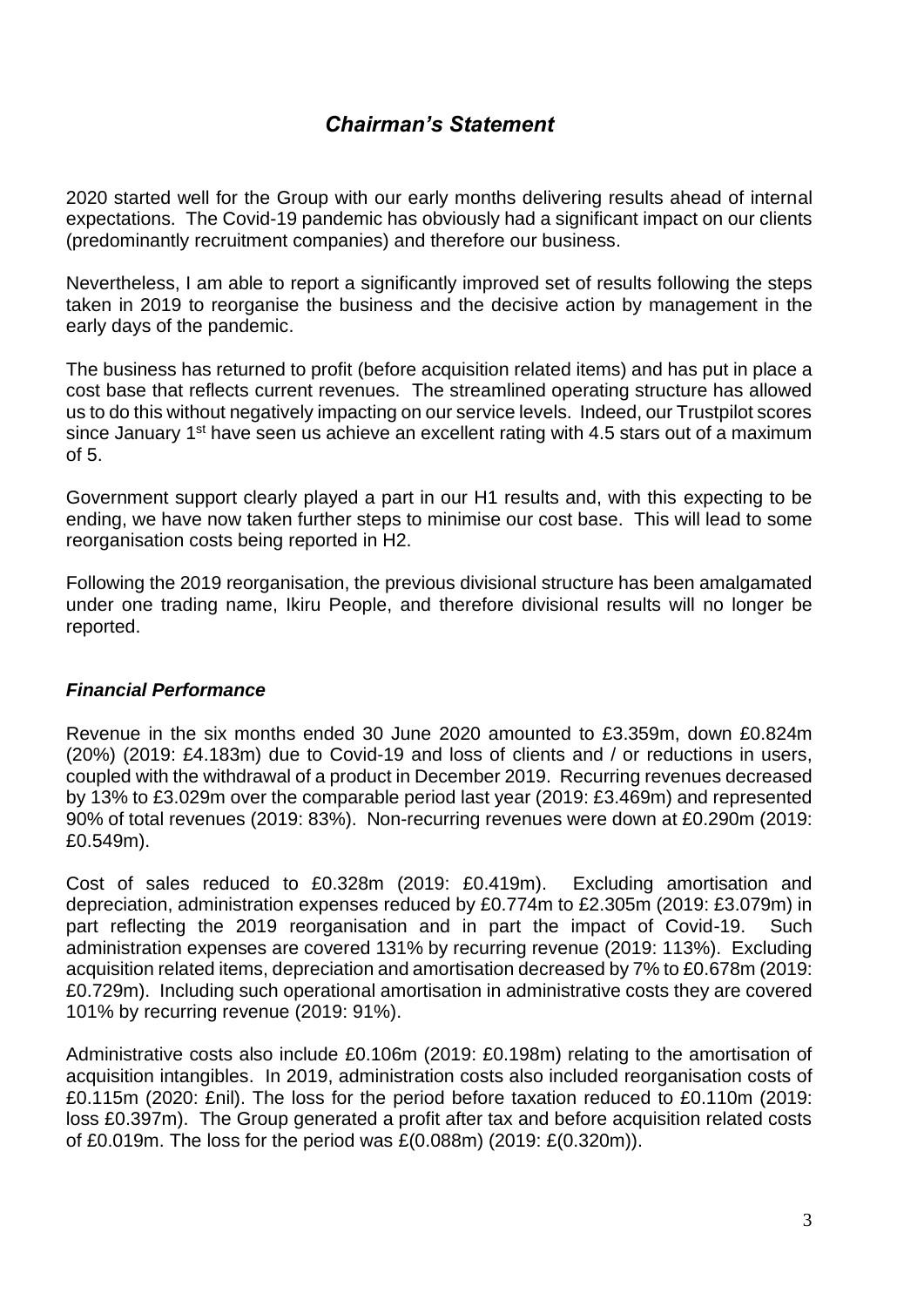There is a tax credit for the period of £0.022m (2019: credit £0.077m). The 2019 and 2020 tax credits have benefited from claims in the UK for research and development tax credits reflecting the continuing development of our products. Also, the tax credit was impacted through the increase in the rate for deferred tax to 19% (2019:17%).

Cash generated from operating activities was £0.403m (2019: £0.225m). Total cash flows in the 6 months ended 30 June 2020 showed a net inflow of £1.043m (2019: inflow £0.063m). The main elements of non-operating expenditure related to investment in new product development of £0.499m (2019: £0.615m) and the receipt of £1.500m from the CBIL loan scheme and a loan under the US payroll protection program of £0.086m. At 30 June 2020, we had cash reserves of £1.732m (2019: £0.769m) and £2.309m in borrowings (2019: £0.885m).

In view of the Covid-19 pandemic and the uncertainty this has brought, the Board has decided not to pay an interim dividend this year (2019: nil).

# **Strategy**

The Group continues to invest in its products which it sees as fundamental to the future success of the Group. Dillistone is an innovator and thought leader in the recruitment sector, designing and launching technology solutions for recruiters whose working practices are ever evolving.

The Board restructured our product portfolio in 2019, withdrawing certain products from the market, and refocussing our development expenditure on projects that, we believe, will deliver long term benefits to shareholders. We expect to begin to see the benefit of this strategy in 2021.

# **Outlook**

Development remains high on our agenda and we are continuing to invest in both current and new products which will enable the recruiters of the future. We are excited by the opportunities that this investment will deliver and look forward to updating the market further.

While Covid-19 will continue to impact upon our revenues, with a stable core business through our long-term underlying client base, a strong balance sheet as a result of our £1.5m CBIL loan, administrative overheads (excluding depreciation, amortisation and other one off costs) that are covered by our recurring revenue, improved operational performance and ongoing investment in product development, we believe we are well positioned to deliver growth as we emerge from the current crisis.

# *Giles Fearnley*

*Non-Executive Chairman*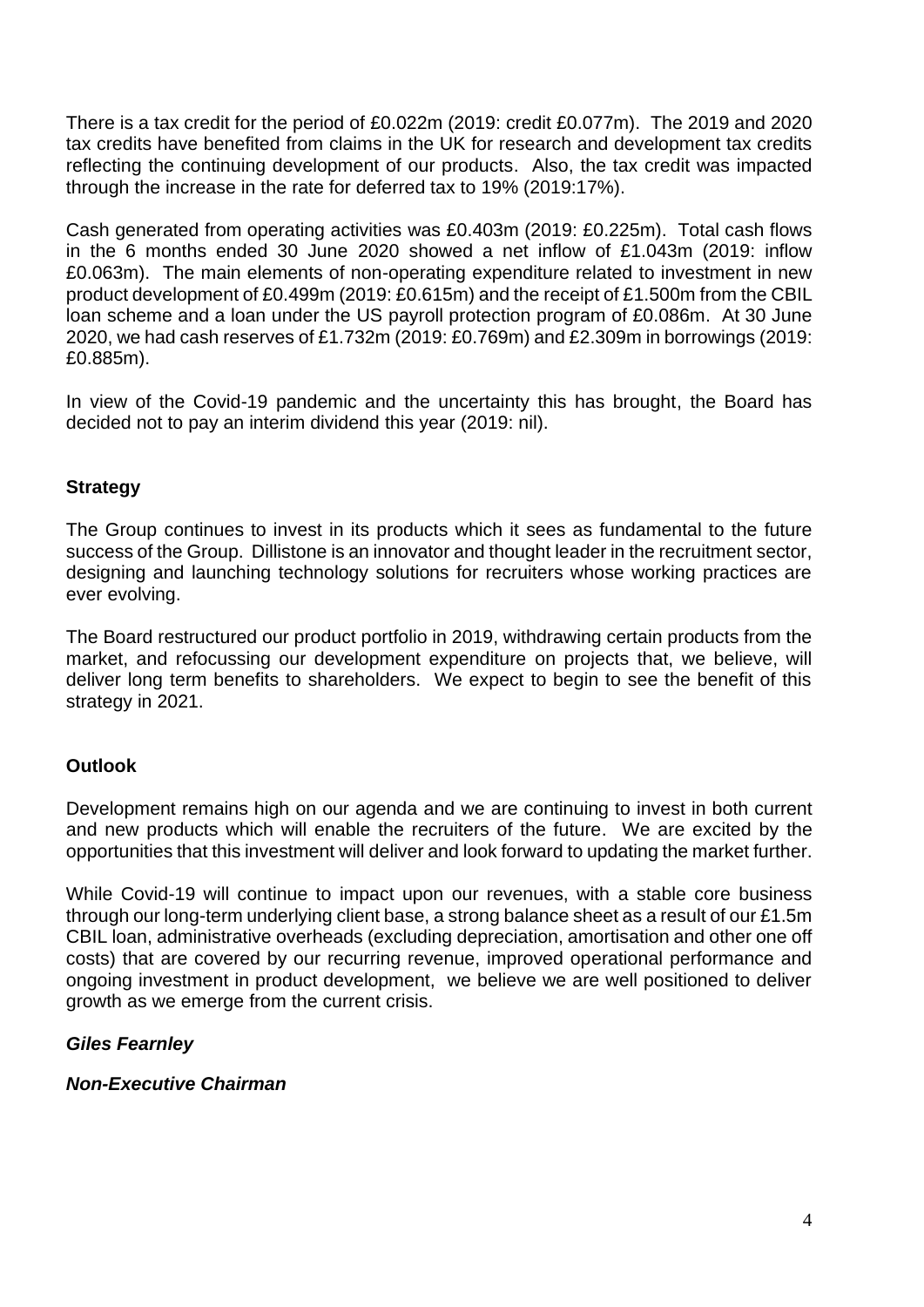# **CONSOLIDATED STATEMENT OF COMPREHENSIVE INCOME**

|                                                                               | <b>Note</b> | <b>6 Months ended 30</b><br>June | Year ended<br>31 Dec |                |
|-------------------------------------------------------------------------------|-------------|----------------------------------|----------------------|----------------|
|                                                                               |             | 2020                             | 2019                 | 2019           |
|                                                                               |             | <b>Unaudited</b>                 | <b>Unaudited</b>     | <b>Audited</b> |
|                                                                               |             | £'000                            | £'000                | £'000          |
| Revenue                                                                       | 4           | 3,359                            | 4,183                | 8,027          |
| Cost of sales                                                                 |             | (328)                            | (419)                | (849)          |
| Gross profit                                                                  |             | 3,031                            | 3,764                | 7,178          |
| Administrative expenses                                                       |             | (3,089)                          | (4, 121)             | (8, 268)       |
| Result from operating activities                                              | 4           | (58)                             | (357)                | (1,090)        |
| Analysed as:                                                                  |             |                                  |                      |                |
| Result<br>from<br>operating<br>activities<br>before acquisition related items |             | 48                               | (44)                 | (207)          |
| Acquisition<br>and<br>reorganisation<br>related items                         | 5           | (106)                            | (313)                | (883)          |
| Result after acquisition related items                                        |             | (58)                             | (357)                | (1090)         |
|                                                                               |             |                                  |                      |                |
| <b>Financial cost</b>                                                         |             | (52)                             | (40)                 | (91)           |
| (Loss) before tax                                                             |             | (110)                            | (397)                | (1, 181)       |
| Tax income                                                                    | 6           | 22                               | 77                   | 339            |
| (Loss) for the period                                                         |             | (88)                             | (320)                | (842)          |
| Other comprehensive income net of tax:                                        |             |                                  |                      |                |
| Currency translation differences                                              |             | (15)                             | (26)                 | (16)           |
| Total comprehensive (loss) for<br>period net of tax                           |             | (103)                            | (346)                | (858)          |
| Earnings per share (pence)                                                    |             |                                  |                      |                |
| <b>Basic</b>                                                                  | 8           | (0.45)                           | (1.63)               | (4.28)         |
| <b>Diluted</b>                                                                |             | (0.45)                           | (1.63)               | (4.28)         |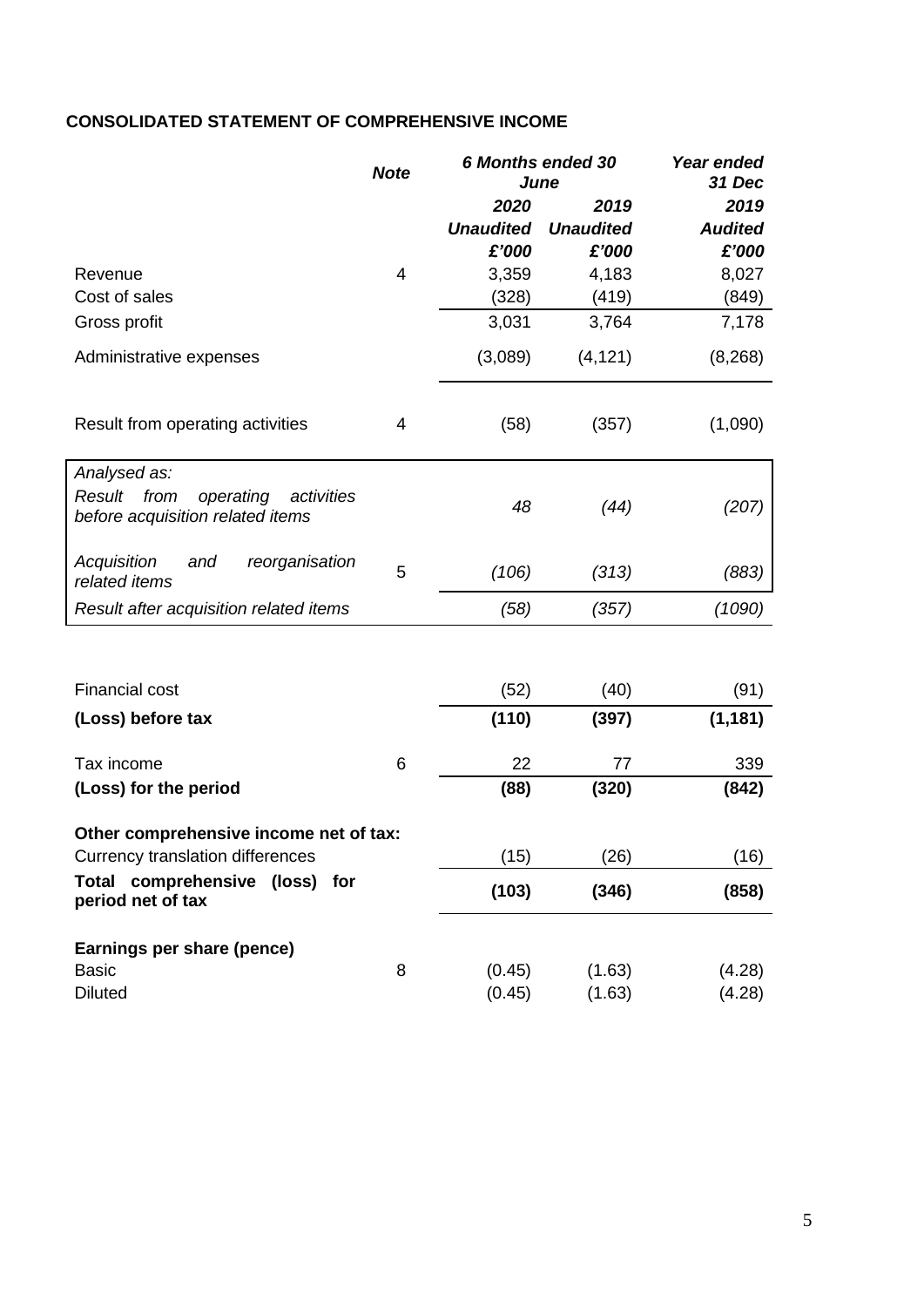# **CONSOLIDATED STATEMENT OF FINANCIAL POSITION**

|                                     | As at 30 June 2020 | As at 30 June 2019 | As at 31 Dec 2019 |
|-------------------------------------|--------------------|--------------------|-------------------|
|                                     | <b>Unaudited</b>   | unaudited          | <b>Audited</b>    |
| <b>ASSETS</b>                       | £'000              | £'000              | £'000             |
| <b>Non-current assets</b>           |                    |                    |                   |
| Goodwill                            | 3,415              | 3,415              | 3,415             |
| Intangible assets                   | 4,022              | 4,542              | 4,234             |
| Right of use assets                 | 735                | 763                | 754               |
| Property plant & equipment          | 38                 | 69                 | 54                |
|                                     | 8,210              | 8,789              | 8,457             |
| <b>Current assets</b>               |                    |                    |                   |
| Inventories                         |                    | $\overline{2}$     |                   |
| Trade and other receivables         | 1,159              | 1,750              | 1,222             |
| Current tax receivable              |                    | 112                | 293               |
| Cash and cash equivalents           | 1,732              | 769                | 690               |
|                                     | 2,891              | 2,633              | 2,205             |
| <b>Total assets</b>                 | 11,101             | 11,422             | 10,662            |
| <b>EQUITY AND LIABILITIES</b>       |                    |                    |                   |
| <b>Equity</b>                       |                    |                    |                   |
| Share capital                       | 983                | 983                | 983               |
| Share premium                       | 1,631              | 1,631              | 1,631             |
| Merger reserve                      | 365                | 365                | 365               |
| Convertible loan reserve            | 14                 | 14                 | 14                |
| Retained earnings                   | 783                | 1,367              | 871               |
| Share option reserve                | 106                | 112                | 94                |
| <b>Translation reserve</b>          | 32                 | 37                 | 47                |
| <b>Total equity</b>                 | 3,914              | 4,509              | 4,005             |
| <b>Liabilities</b>                  |                    |                    |                   |
| <b>Non current liabilities</b>      |                    |                    |                   |
| Trade and other payables            | 341                | 559                | 443               |
| Lease liabilities                   | 690                | 772                | 741               |
| Borrowings                          | 1,995              | 645                | 523               |
| Deferred tax                        | 323                | 393                | 340               |
| Total non-current liabilities       | 3,349              | 2,369              | 2,047             |
| <b>Current liabilities</b>          |                    |                    |                   |
| Trade and other payables            | 3,410              | 4,265              | 3,977             |
| Lease liabilities                   | 100                | 39                 | 82                |
| <b>Borrowings</b>                   | 314                | 240                | 551               |
| Current tax payable                 | 14                 |                    |                   |
| Total non-current liabilities       | 3,838              | 4,544              | 4,610             |
| <b>Total liabilities</b>            | 7,187              | 6,913              | 6,657             |
| <b>Total liabilities and equity</b> | 11,101             | 11,422             | 10,662            |

The interim report was approved by the Board of directors and authorised for issue on 22 September 2020. They were signed on its behalf by:

JS Starr German Company JP Pomeroy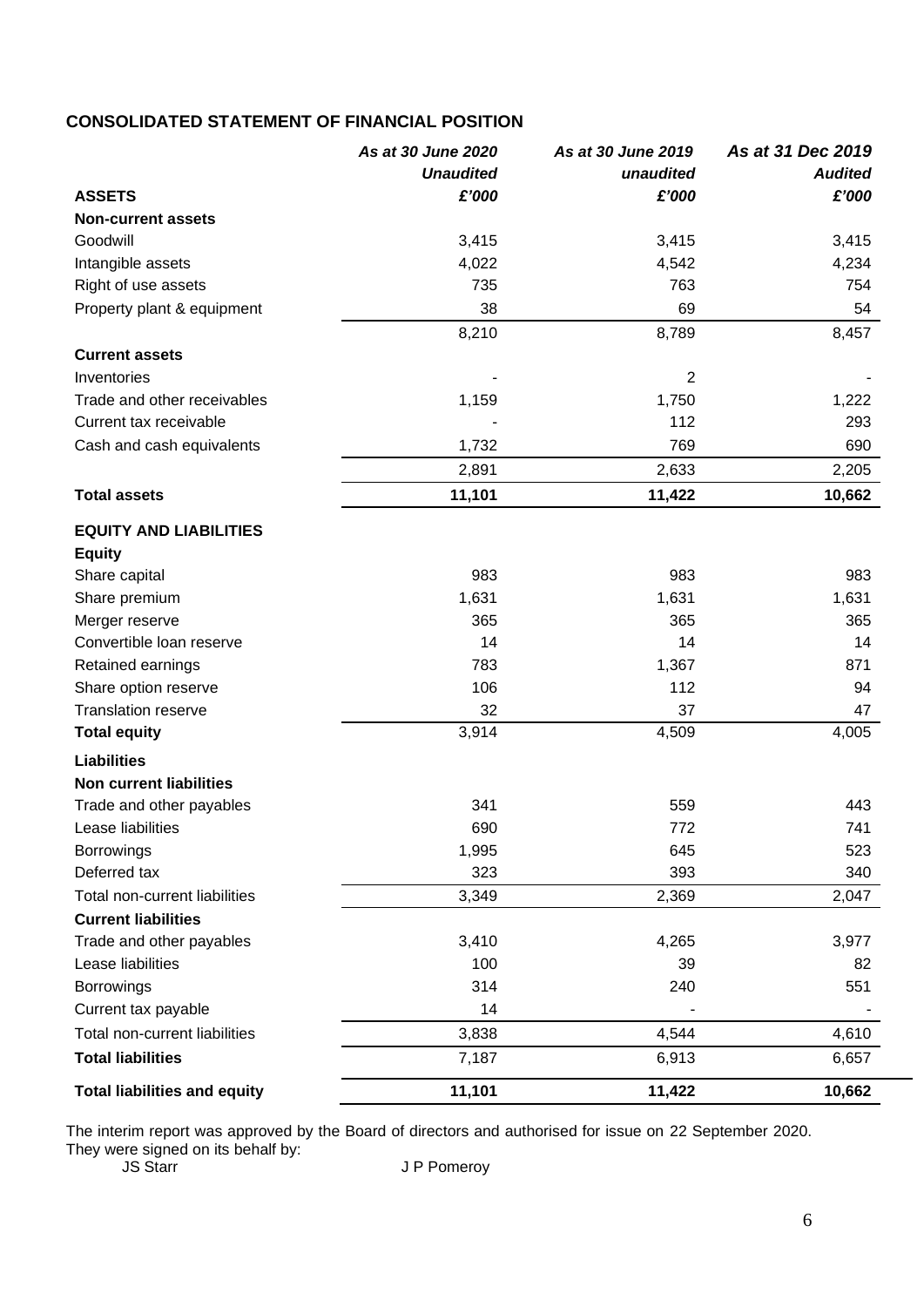# **CONSOLIDATED STATEMENT OF CASH FLOWS**

|                                                                         | As at 30 June    |                  |                |
|-------------------------------------------------------------------------|------------------|------------------|----------------|
|                                                                         | 2020             | 2019             | 2019           |
|                                                                         | <b>Unaudited</b> | <b>Unaudited</b> | <b>Audited</b> |
|                                                                         | £'000            | £'000            | £'000          |
| <b>Operating Activities</b>                                             |                  |                  |                |
| (Loss) before tax                                                       | (110)            | (397)            | (1, 181)       |
| Adjustment for                                                          |                  |                  |                |
| <b>Financial cost</b>                                                   | 51               | 40               | 91             |
| Depreciation and amortisation                                           | 784              | 918              | 1,794          |
| Share option expense                                                    | 12               | 6                | 14             |
| Other including foreign exchange adjustments arising<br>from operations | 16               | (20)             | (33)           |
| Operating cash flows before movements in<br>working capital             | 753              | 547              | 685            |
| increase / (decrease) in receivables                                    | 65               | (234)            | 282            |
| Decrease in inventories                                                 |                  |                  | 3              |
| (decrease) in payables                                                  | (730)            | (229)            | (603)          |
| <b>Taxation repaid</b>                                                  | 315              | 140              | 167            |
| Net cash generated from operating activities                            | 403              | 225              | 534            |
| <b>Investing Activities</b>                                             |                  |                  |                |
| Purchases of property plant and equipment                               | (2)              | (7)              | (29)           |
| Proceeds from sale of assets                                            |                  | 10               | 2              |
| Investment in development costs                                         | (499)            | (615)            | (1,070)        |
| Net cash used in investing activities                                   | (501)            | (612)            | (1,097)        |
| <b>Financing Activities</b>                                             |                  |                  |                |
| Finance cost                                                            | (49)             | (23)             | (83)           |
| Lease payments made                                                     | (68)             | (20)             | (49)           |
| New loan                                                                | 1,586            | 500              | 500            |
| Bank loan repayments                                                    | (40)             | (7)              | (126)          |
| Utilisation of banking facility                                         | (288)            |                  | 288            |
| Net cash generated from financing activities                            | 1,141            | 450              | 530            |
| Net change in cash and cash equivalents                                 | 1,043            | 63               | (33)           |
| Cash and cash equivalents at beginning of the period                    | 690              | 725              | 725            |
| Effect of foreign exchange rate changes                                 | (1)              | (19)             | (2)            |
| Cash and cash equivalents at end of period                              | 1,732            | 769              | 690            |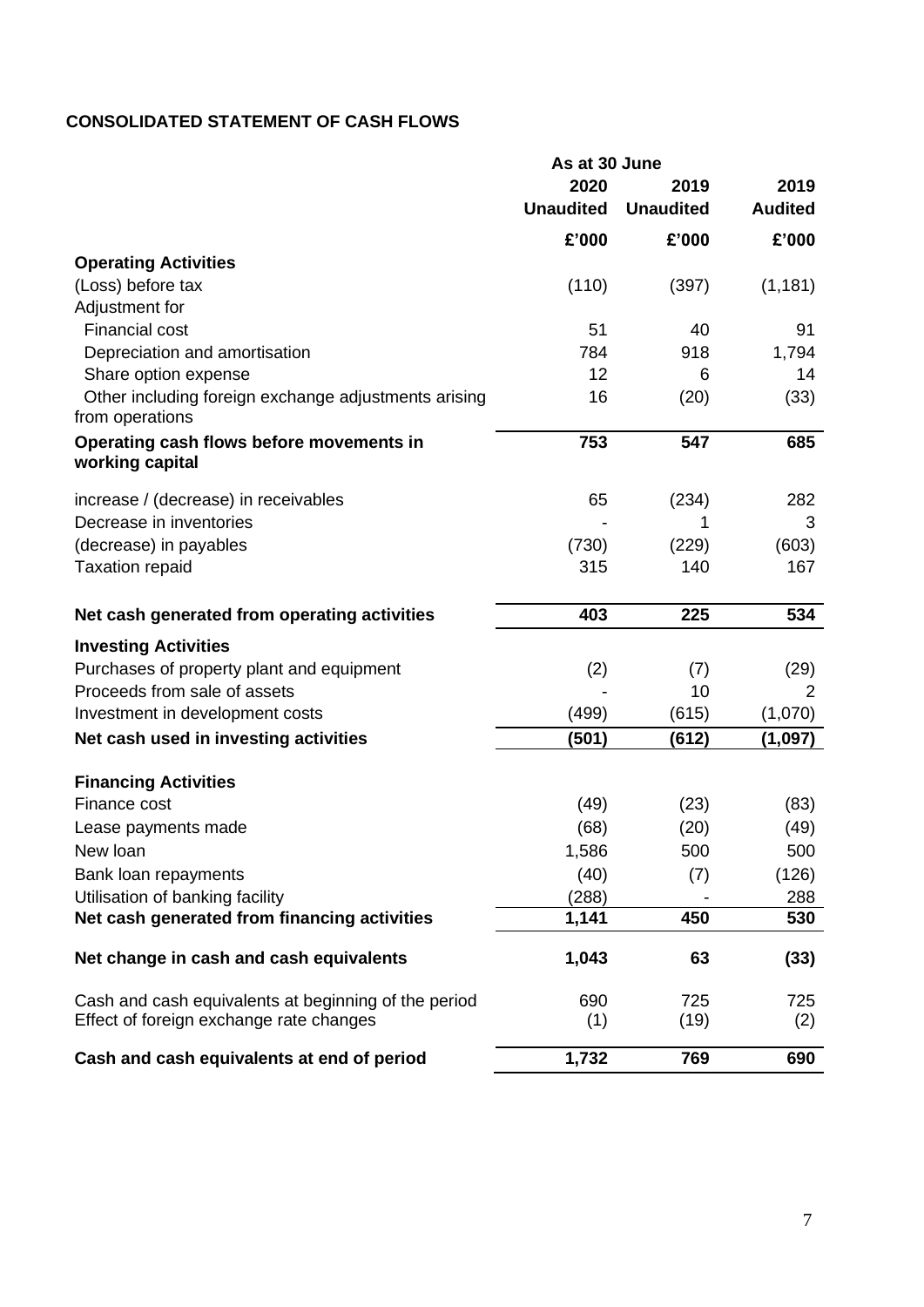# **CONSOLIDATED STATEMENT OF CHANGES IN EQUITY**

|                                                                                   | <b>Share</b> | <b>Share</b>             | <b>Merger</b>            | <b>Retained</b> | <b>Convertible</b> | <b>Share</b>             | Foreign  | <b>Total</b> |
|-----------------------------------------------------------------------------------|--------------|--------------------------|--------------------------|-----------------|--------------------|--------------------------|----------|--------------|
|                                                                                   | capital      | premium                  | <b>Reserve</b>           | earnings        | loan<br>reserve    | option                   | exchange |              |
|                                                                                   | £'000        | £'000                    | £'000                    | £'000           | £'000              | £'000                    | £'000    | £'000        |
| Balance at 31 December 2019                                                       | 983          | 1,631                    | 365                      | 871             | 14                 | 94                       | 47       | 4,005        |
| <b>Comprehensive income</b>                                                       |              |                          |                          |                 |                    |                          |          |              |
| Loss for the 6 months ended 30<br><b>June 2020</b>                                |              |                          |                          | (88)            |                    |                          |          | (88)         |
| Other comprehensive income                                                        |              |                          |                          |                 |                    |                          |          |              |
| Exchange differences on<br>translation of overseas<br>operations                  |              |                          |                          |                 |                    |                          | (15)     | (15)         |
| Total comprehensive (loss)                                                        |              | ä,                       | $\overline{a}$           | (88)            | $\blacksquare$     | $\blacksquare$           | (15)     | (103)        |
| <b>Transactions with owners</b>                                                   |              |                          |                          |                 |                    |                          |          |              |
| Share option charge                                                               |              |                          |                          |                 |                    | 12                       |          | 12           |
| Balance at 30 June 2020                                                           | 983          | 1,631                    | 365                      | 783             | 14                 | 106                      | 32       | 3,914        |
| Balance at 31 December 2018                                                       | 983          | 1,631                    | 365                      | 1,687           | 14                 | 106                      | 63       | 4,849        |
|                                                                                   |              |                          |                          |                 |                    |                          |          |              |
| <b>Comprehensive income</b><br>Loss for the 6 months ended 30<br><b>June 2019</b> |              |                          |                          | (320)           |                    |                          |          | (320)        |
| Other comprehensive income                                                        |              |                          |                          |                 |                    |                          |          |              |
| Exchange differences on<br>translation of overseas<br>operations                  |              |                          |                          |                 |                    |                          | (26)     | (26)         |
| <b>Total comprehensive (loss)</b>                                                 |              | $\overline{\phantom{a}}$ | $\overline{\phantom{a}}$ | (320)           | -                  | $\overline{\phantom{0}}$ | (26)     | (346)        |
| <b>Transactions with owners</b>                                                   |              |                          |                          |                 |                    |                          |          |              |
| Share option charge                                                               |              |                          |                          |                 |                    | 6                        |          | 6            |
| Balance at 30 June 2019                                                           | 983          | 1,631                    | 365                      | 1,367           | 14                 | 112                      | 37       | 4,509        |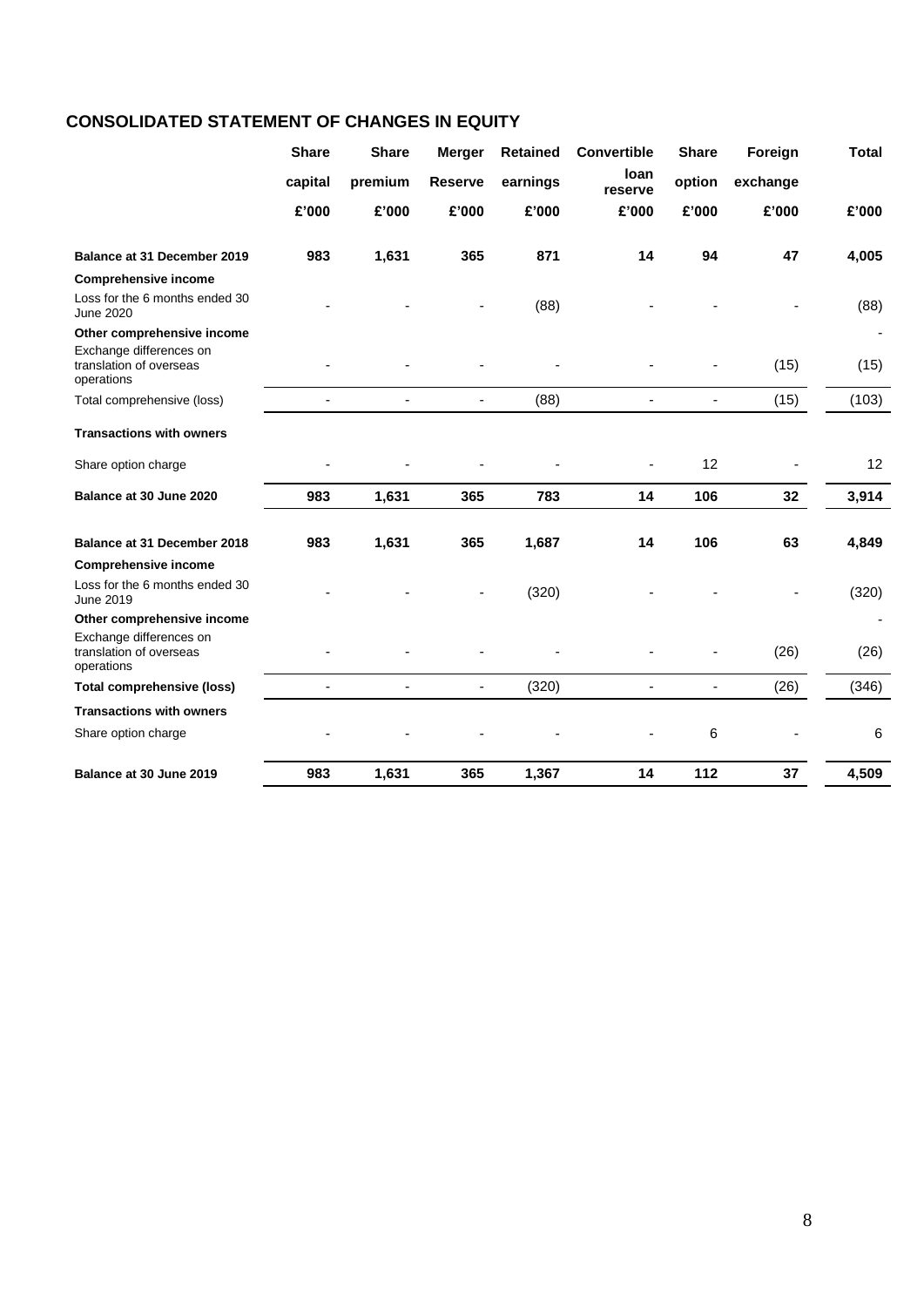#### **NOTES TO THE UNAUDITED INTERIM REPORT**

#### **1. Basis of Preparation**

The financial information for the six months ended 30 June 2020 included in this condensed interim report comprises the consolidated statement of comprehensive income, the consolidated statement of financial position, the consolidated statement of cash flows, the consolidated statement of changes in equity and the related notes.

The financial information in these interim results is that of the holding company and all of its subsidiaries (the Group). It has been prepared in accordance with the recognition and measurement requirements of International Financial Reporting Standards as adopted for use in the EU (IFRSs) but does not include all of the disclosures that would be required under IFRSs. The accounting policies applied by the Group in this financial information are the same as those applied by the Group in its financial statements for the year ended 31 December 2019 and are those which will form the basis of the 2020 financial statements.

The comparative financial information presented herein for the year ended 31 December 2019 does not constitute full statutory accounts for that period. The Group's annual report and accounts for the year ended 31 December 2019 have been delivered to the Registrar of Companies. The Group's independent auditor's report on those statutory accounts was unqualified, did not draw attention to any matters by way of emphasis, and did not contain a statement under 498(2) or 498(3) of the Companies Act 2006.

Going concern and the impact of COVID-19.

The uncertainty as to the future impact on the Group of the recent COVID-19 outbreak has been considered as part of the Group's adoption of the going concern basis. The Group has seen many of its clients shrink and with some clients closing. It has additionally supported many clients through agreeing discounted periods and deferred terms. Accordingly, the Group will see a reduction in revenue in 2020. However, the Group has acted quickly, taking advantage of various government schemes, including furloughing, and staff unanimously supporting a temporary pay-cut, including all executive and non-executive directors. The Group also agreed a 6 month payment holiday on its existing bank loan. The Company has also secured a loan of £1.5m under the UK Government's Business Interruption Loan (CBIL) scheme.

The Board has considered various downside scenarios on the Group's results as a result of the COVID-19 outbreak. In preparing this analysis the following assumptions were made for the base case: a reduction in recurring revenue and non recurring revenue in 2020 with some recovery in the second half of 2020 but with revenue not returning to full pre Covid-19 levels in 2020 or 2021. A further scenario was modelled ("stress test scenario") that reduced revenue further by £0.275m. On this basis, the Group's cash reserves would be reduced to £0.293m in September 2021. The Group also has an overdraft facility of £0.200m.

Based on current trading, the stress test scenario is considered unlikely. However, it is difficult to predict the overall impact and outcome of COVID-19 at this stage, particularly with the concerns of a second wave this autumn. Nevertheless, after making enquiries, and considering the uncertainties described above and after receiving a CBIL loan of £1.5m, the directors have a reasonable expectation that the company has adequate resources to continue in operational existence for the foreseeable future. For these reasons, they continue to adopt the going concern basis in preparing the annual report and accounts.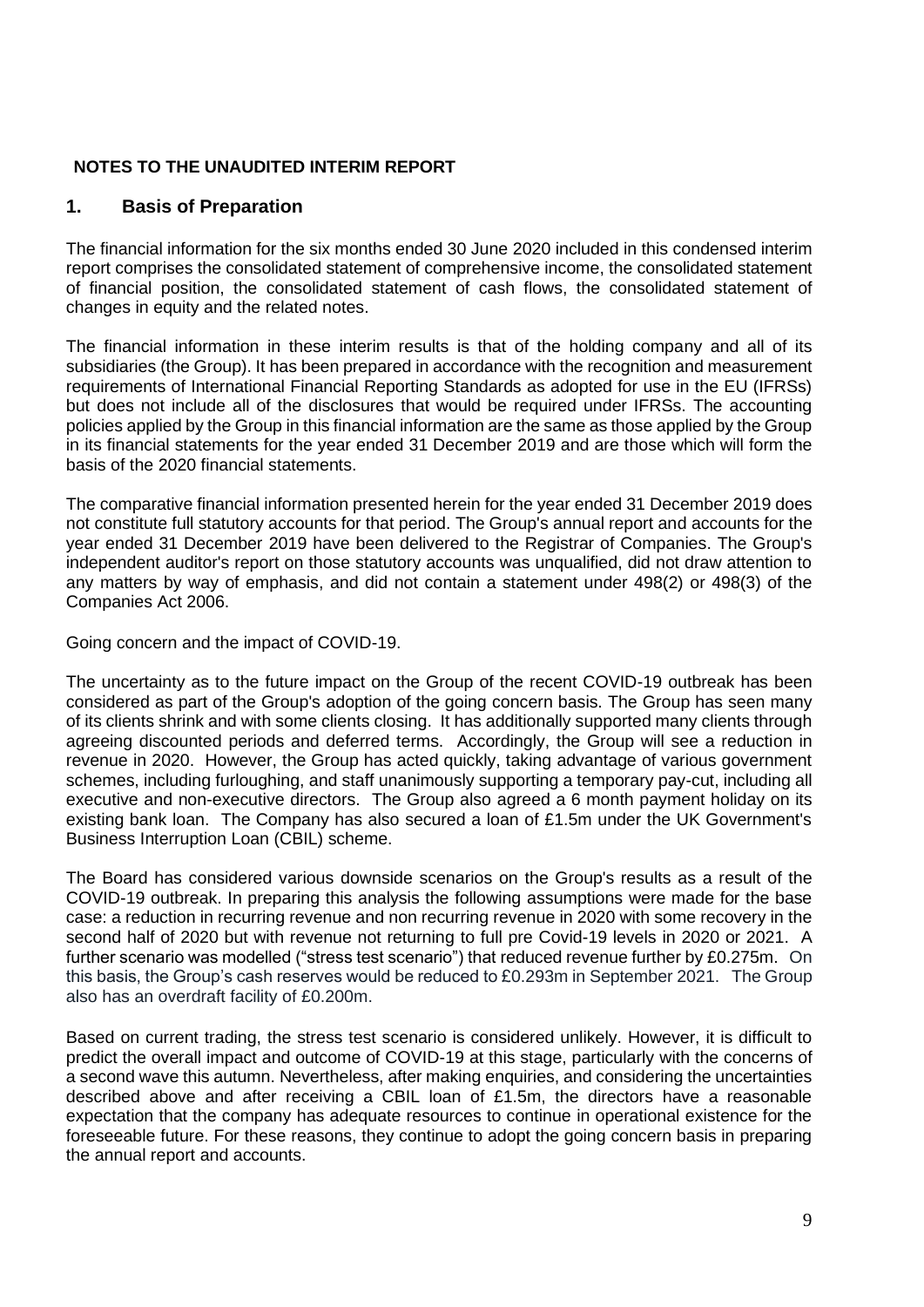Dillistone Group Plc is the Group's ultimate parent company. It is a public listed company and is domiciled in the United Kingdom. The address of its registered office and principal place of business is 12 Cedarwood, Crockford Lane, Chineham Business Park, Basingstoke, RG24 8WD. Dillistone Group Plc's shares are listed on the Alternative Investment Market (AIM).

## **2. Share Based Payments**

The Company operates two share option schemes. The fair value of the options granted under these schemes is recognised as an employee expense with a corresponding increase in equity. The fair value is measured at grant date and spread over the period at the end of which the option holder may exercise the option. The fair value of the options granted is measured using the Black-Scholes model.

## **3. Reconciliation of adjusted operating profits to consolidated statement of comprehensive income**

|                                                                            | <b>Adjusted</b><br>operating<br>profits | <b>Acquisition</b><br>related items |           | Adjusted<br>operating<br>profits | <b>Acquisition and</b><br>reorganisation<br>related items |           |
|----------------------------------------------------------------------------|-----------------------------------------|-------------------------------------|-----------|----------------------------------|-----------------------------------------------------------|-----------|
|                                                                            | 30-Jun-20                               | 2020*                               | 30-Jun-20 | 30-Jun-19                        | 2019*                                                     | 30-Jun-19 |
|                                                                            | £'000                                   | £'000                               | £'000     | £'000                            | £'000                                                     | £'000     |
| <b>Revenue</b>                                                             | 3,359                                   |                                     | 3,359     | 4,183                            |                                                           | 4,183     |
| Cost of sales                                                              | (328)                                   |                                     | (328)     | (419)                            |                                                           | (419)     |
| <b>Gross profit</b>                                                        | 3,031                                   | ä,                                  | 3,031     | 3,764                            |                                                           | 3,764     |
| Administrative expenses                                                    | (2,983)                                 | (106)                               | (3,089)   | (3,808)                          | (313)                                                     | (4, 121)  |
| <b>Results</b><br>from<br>operating<br>activities                          | 48                                      | (106)                               | (58)      | (44)                             | (313)                                                     | (357)     |
| Financial cost                                                             | (52)                                    |                                     | (52)      | (38)                             | (2)                                                       | (40)      |
| Profit/(loss) before tax                                                   | (4)                                     | (106)                               | (110)     | (82)                             | (315)                                                     | (397)     |
| Tax expense/(income)                                                       | 23                                      | (1)                                 | 22        | 40                               | 37                                                        | 77        |
| Profit/(loss) for the year                                                 | 19                                      | (107)                               | (88)      | (42)                             | (278)                                                     | (320)     |
| Other<br>comprehensive<br>income net of tax:                               |                                         |                                     |           |                                  |                                                           |           |
| translation<br>Currency<br>differences                                     | (15)                                    |                                     | (15)      | (26)                             |                                                           | (26)      |
| <b>Total</b><br>comprehensive<br>income/ (loss) for the year<br>net of tax | 4                                       | (107)                               | (103)     | (68)                             | (278)                                                     | (346)     |

#### **30 June 2020 and 30 June 2019**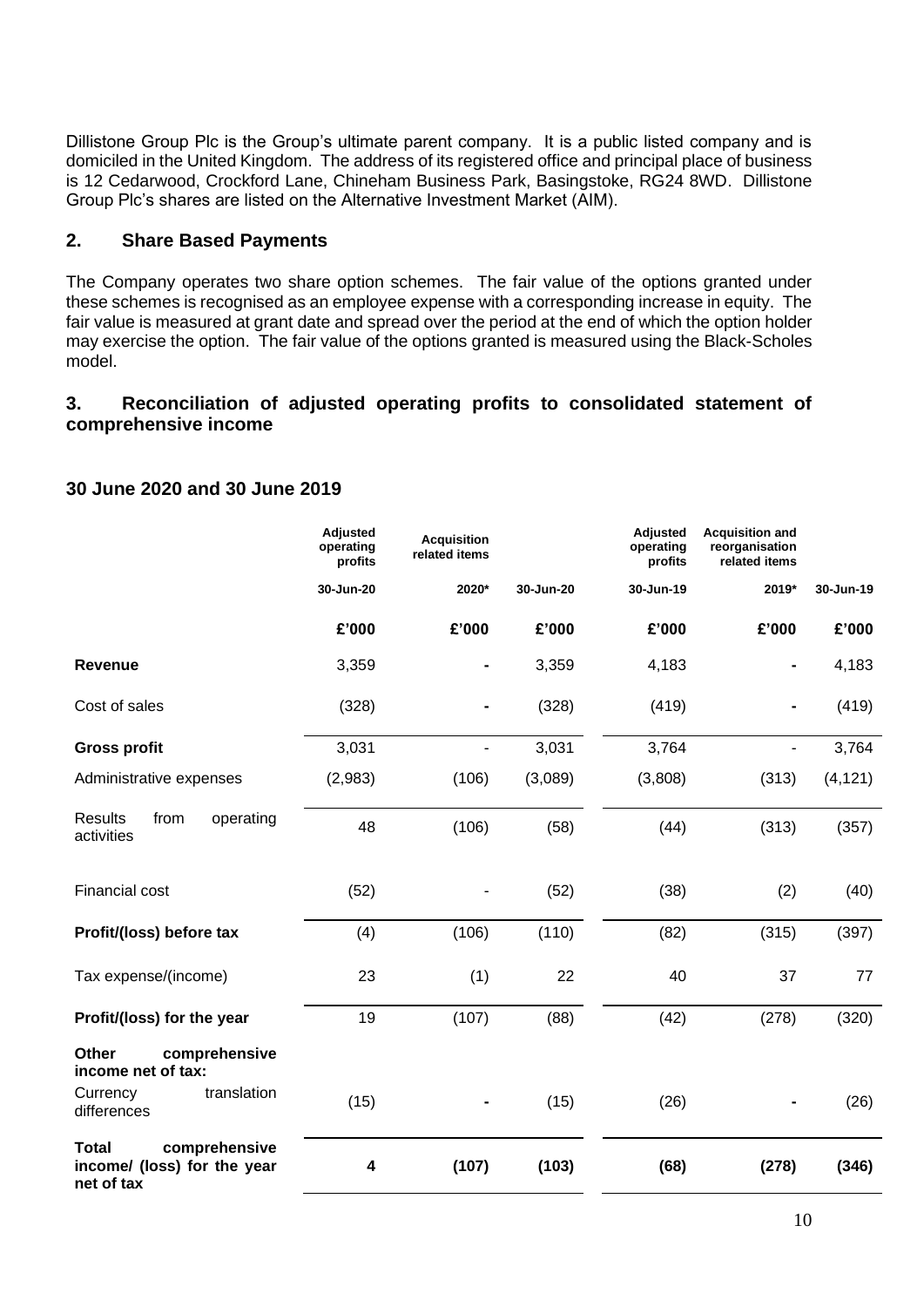# **Earnings per share – from continuing activities**

| <b>Basic</b>   | 0.10 <sub>p</sub> | (0.45)p | (0.21)p | (1.63)p |
|----------------|-------------------|---------|---------|---------|
| <b>Diluted</b> | 0.10 <sub>p</sub> | (0.45)p | (0.21)p | (1.63)p |

*\* see accounts note 5*

## **31 December 2019**

|                                                     | Adjusted<br>operating<br>profits | <b>Acquisition</b><br>and<br>reorganisation |                     |
|-----------------------------------------------------|----------------------------------|---------------------------------------------|---------------------|
|                                                     | 31 December<br>2019              | related items<br>2019*                      | 31 December<br>2019 |
|                                                     | £'000                            | £'000                                       | £'000               |
| <b>Revenue</b>                                      | 8,027                            |                                             | 8,027               |
| Cost of sales                                       | (849)                            |                                             | (849)               |
| <b>Gross profit</b>                                 | 7,178                            |                                             | 7,178               |
| Administrative expenses                             | (7, 385)                         | (883)                                       | (8, 268)            |
| Results from operating activities                   | (207)                            | (883)                                       | (1,090)             |
| <b>Financial cost</b>                               | (91)                             |                                             | (91)                |
| Profit/(loss) before tax                            | (298)                            | (883)                                       | (1, 181)            |
| Tax income                                          | 268                              | 71                                          | 339                 |
| Profit for the year                                 | (30)                             | (812)                                       | (842)               |
| Other comprehensive income net of tax:              |                                  |                                             |                     |
| Currency translation differences                    | (16)                             |                                             | (16)                |
| Total comprehensive loss for the year net<br>of tax | (46)                             | (812)                                       | (858)               |

## **Earnings per share – from continuing activities**

| Basic          | (0.15)p | (4.28)p |
|----------------|---------|---------|
| <b>Diluted</b> | (0.15)p | (4.28)p |

*\* see accounts note 5*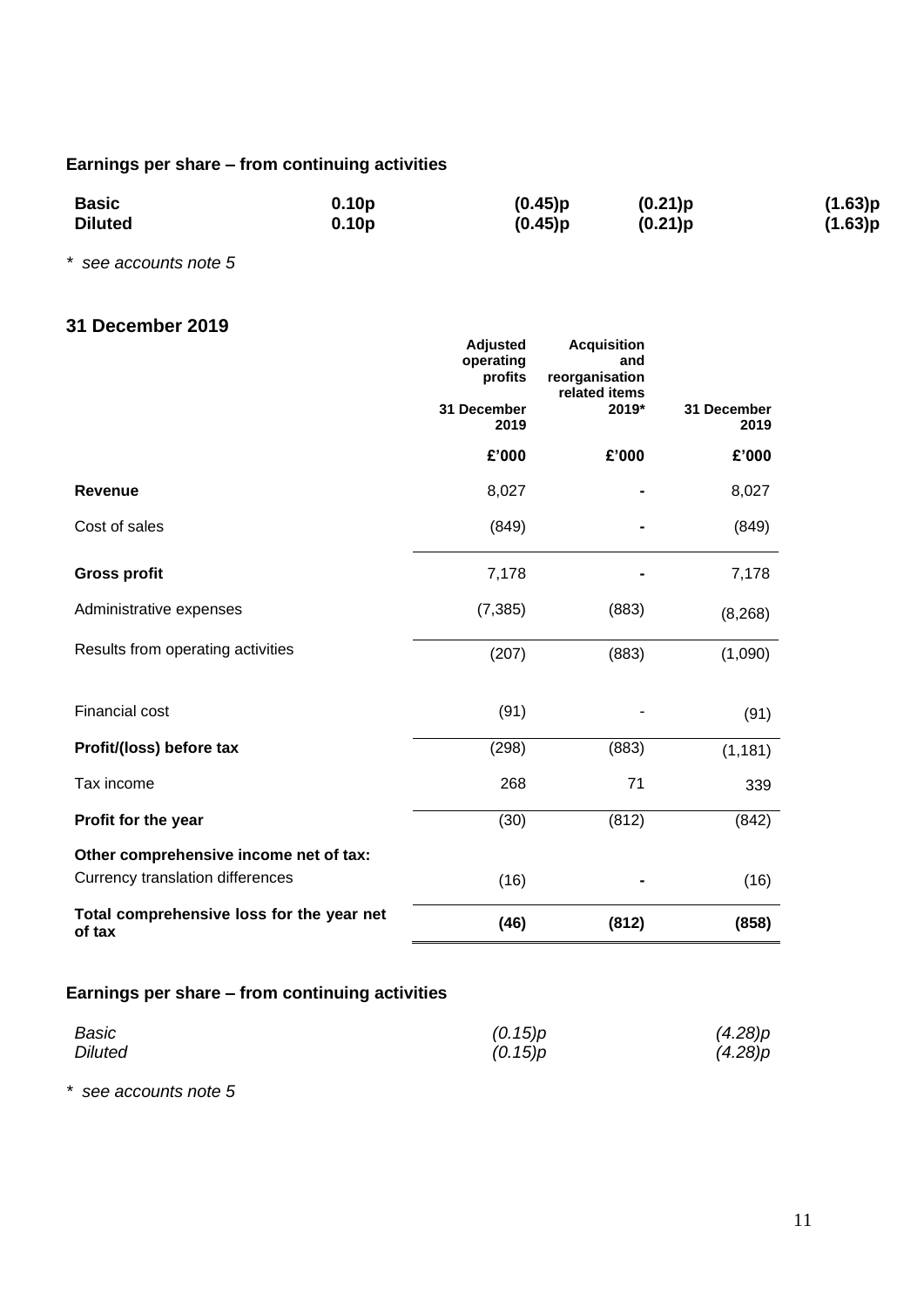## **4. Segment reporting**

**Following the group reorganisation in 2019, there is only one trading segment in 2020, Ikiru People.**

## **Results**

|                                                                                       |                        |       | Year ended |
|---------------------------------------------------------------------------------------|------------------------|-------|------------|
|                                                                                       | 6 months ended 30 June |       | 31 Dec     |
|                                                                                       | 2020<br>2019           |       | 2019       |
|                                                                                       | £'000                  | £'000 | £'000      |
| <b>Results from operating activities</b>                                              |                        |       |            |
| Ikiru People                                                                          | 70                     | 82    | (72)       |
| Central                                                                               | (22)                   | (126) | (135)      |
|                                                                                       |                        |       |            |
| Reorganisation costs<br>Amortisation of acquisition<br>intangibles and reorganisation |                        |       | (578)      |
| costs                                                                                 | (106)                  | (313) | (305)      |
| Result from operating activities                                                      | (58)                   | (357) | (1,090)    |

#### **Geographical segments**

The following table provides an analysis of the Group's revenues by geographical market.

|           |       |                        | Year ended |  |
|-----------|-------|------------------------|------------|--|
|           |       | 6 months ended 30 June |            |  |
|           | 2020  | 2019                   | 2019       |  |
|           | £'000 | £'000                  | £'000      |  |
| UK        | 2,286 | 2,888                  | 5,700      |  |
| Europe    | 529   | 480                    | 928        |  |
| <b>US</b> | 394   | 624                    | 1,034      |  |
| Australia | 150   | 191                    | 365        |  |
|           | 3,359 | 4,183                  | 8,027      |  |

## **4. Segment reporting (continued)**

#### **Business Segment**

The following table provides an analysis of the Group's revenues by products and services.

|           |                        |       | Year ended    |
|-----------|------------------------|-------|---------------|
|           | 6 months ended 30 June |       | <b>31 Dec</b> |
|           | 2020                   | 2019  | 2019          |
|           | £'000                  | £'000 | £'000         |
| Recurring | 3,029                  | 3,469 | 6,593         |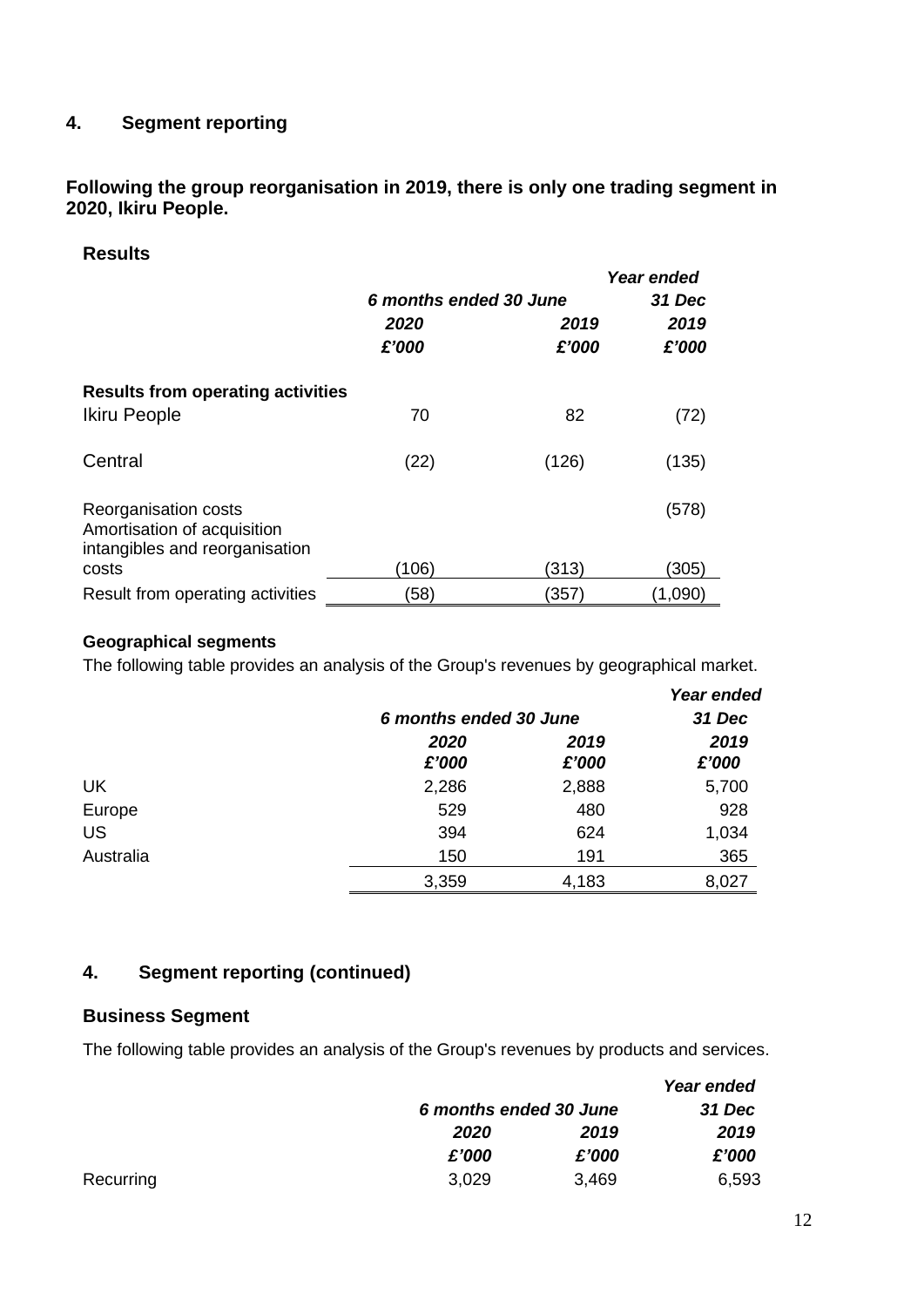| Non recurring        | 290   | 549   | 1,160 |
|----------------------|-------|-------|-------|
| Third party revenues | 40    | 165   | 274   |
|                      | 3,359 | 4,183 | 8,027 |

'Recurring income' represents all income recognised over time, whereas 'Non-recurring income' represents all income recognised at a point in time. Recurring income includes all support services, software as a service income (SaaS) and hosting income. Non-recurring income includes sales of new licenses, and income derived from installing those licenses including training, installation, and data translation. Third party revenues arise from the sale of third party software.

# **5. Acquisition related items and other one off costs**

|                                                    |                        |       | Year ended |
|----------------------------------------------------|------------------------|-------|------------|
|                                                    | 6 months ended 30 June |       | 31 Dec     |
|                                                    | 2020                   | 2019  | 2019       |
|                                                    | £'000                  | £'000 | £'000      |
| Reorganisation costs                               |                        | 115   | 578        |
| Amortisation of acquisition intangibles            | 106                    | 198   | 305        |
|                                                    | 106                    | 313   | 883        |
| Interest on bank loan to finance<br>reorganisation | -                      | 2     |            |
| Total                                              | 106                    | 315   | 883        |

# **6. Tax**

|                                         | 6 months ended 30 June |               | Year ended<br>31 Dec |
|-----------------------------------------|------------------------|---------------|----------------------|
|                                         | 2020<br>£'000          | 2019<br>£'000 | 2019<br>£'000        |
| <b>Current tax</b>                      | (5)                    | 18            | (50)                 |
| Prior year adjustment – current tax     |                        |               | (140)                |
| Deferred tax release                    | (18)                   | (58)          | (67)                 |
| Prior year adjustment – deferred tax    |                        |               | (24)                 |
| Deferred tax re acquisition intangibles |                        | (37)          | (58)                 |
| Tax (income) for the period             | (22)                   | 77            | (339)                |

The tax charge is impacted by the higher rates of corporation tax payable in the US offset by the R&D tax credits available in the UK. Deferred tax has been provided at the rate of 19% (2019: rates between 17% and 19%).

## **7. Dividends**

The Board has decided not to pay an interim dividend (2019: nil per share).